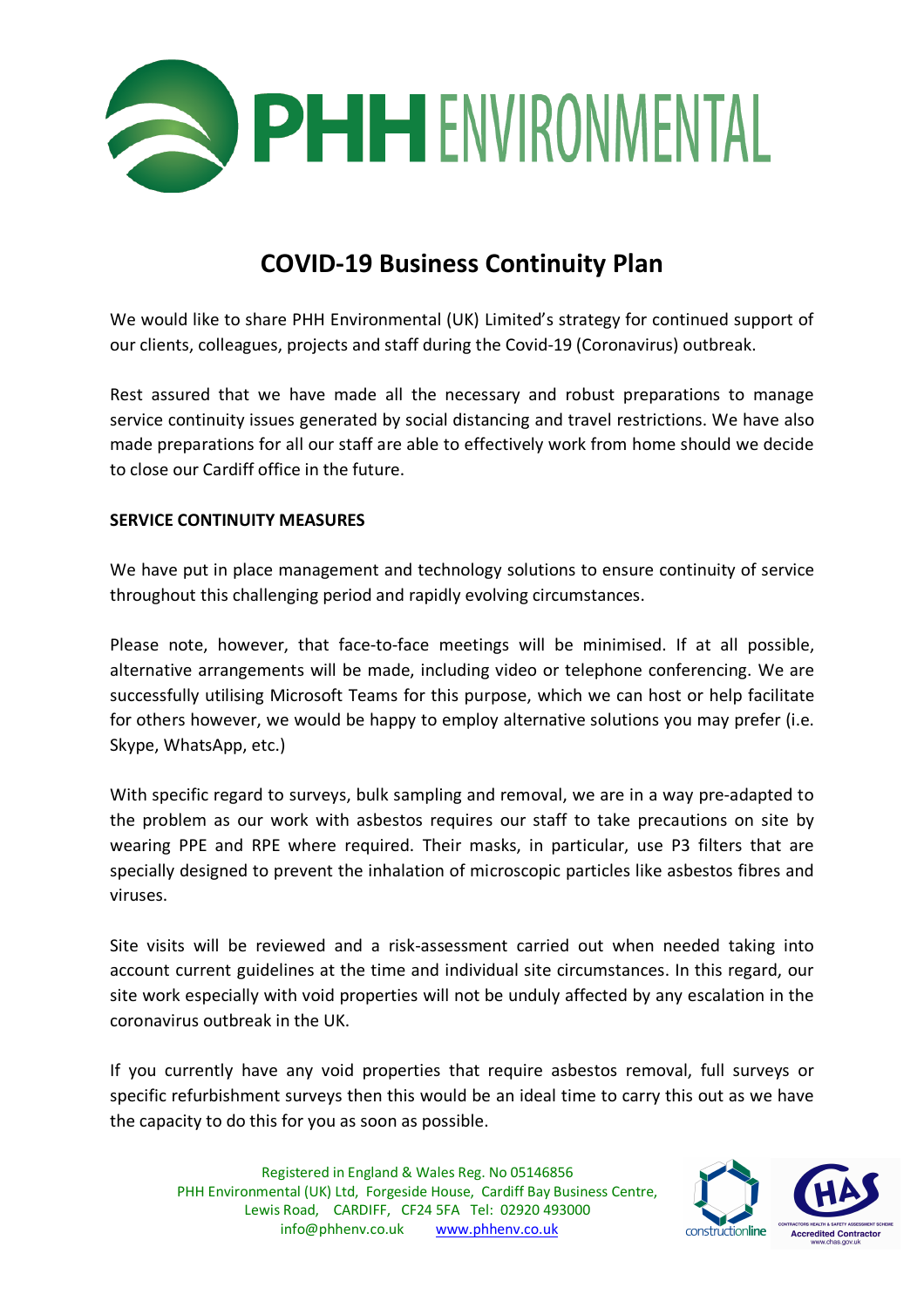

If there are any other work you require e.g. non-asbestos strip outs, replacing ceilings, painting, etc. we are always happy to assist -- all of our technical site-based staff are multiskilled.

Please contact us to let us know if this is something, we are able to help you with.

Telephone calls will be diverted to our voicemail service (where our offices are unmanned), where you will be able to leave a message and the person concerned will return your call. Alternatively, you can email the member of staff you require, or our general office email address info@phhenv.co.uk which is monitored by our senior staff and Director.

They will ensure that your query is directed as appropriate to ensure a response.

Office based functions including bulk sample analysis, and survey report writing will continue as normal with no disruption in service anticipated.

## **UPDATES**

Should anyone be confirmed as having contracted Coronavirus and has been in 'close proximity' with any PHH staff over the last few weeks or going forward, please let us know using the above email address as soon as possible so that we can take the necessary measures.

As we know this situation can change at anytime and we will continue to monitor Government advice and provide you with updates on any changes in our business continuity strategy as they occur.

## **FINALLY**

Despite having successfully implemented our social-distancing and home-working strategy, it is inevitable "service as normal" will be disrupted to some extent and we ask for your patience in resolving any issues which may arise.

On a more positive note. We feel some of the technological solutions currently being employed may offer tangible benefits over traditional working and, once the current situation is resolved, could help us achieve our ambition for continuous improvement in delivery of services.

Registered in England & Wales Reg. No 05146856 PHH Environmental (UK) Ltd, Forgeside House, Cardiff Bay Business Centre, Lewis Road, CARDIFF, CF24 5FA Tel: 02920 493000 info@phhenv.co.uk www.phhenv.co.uk